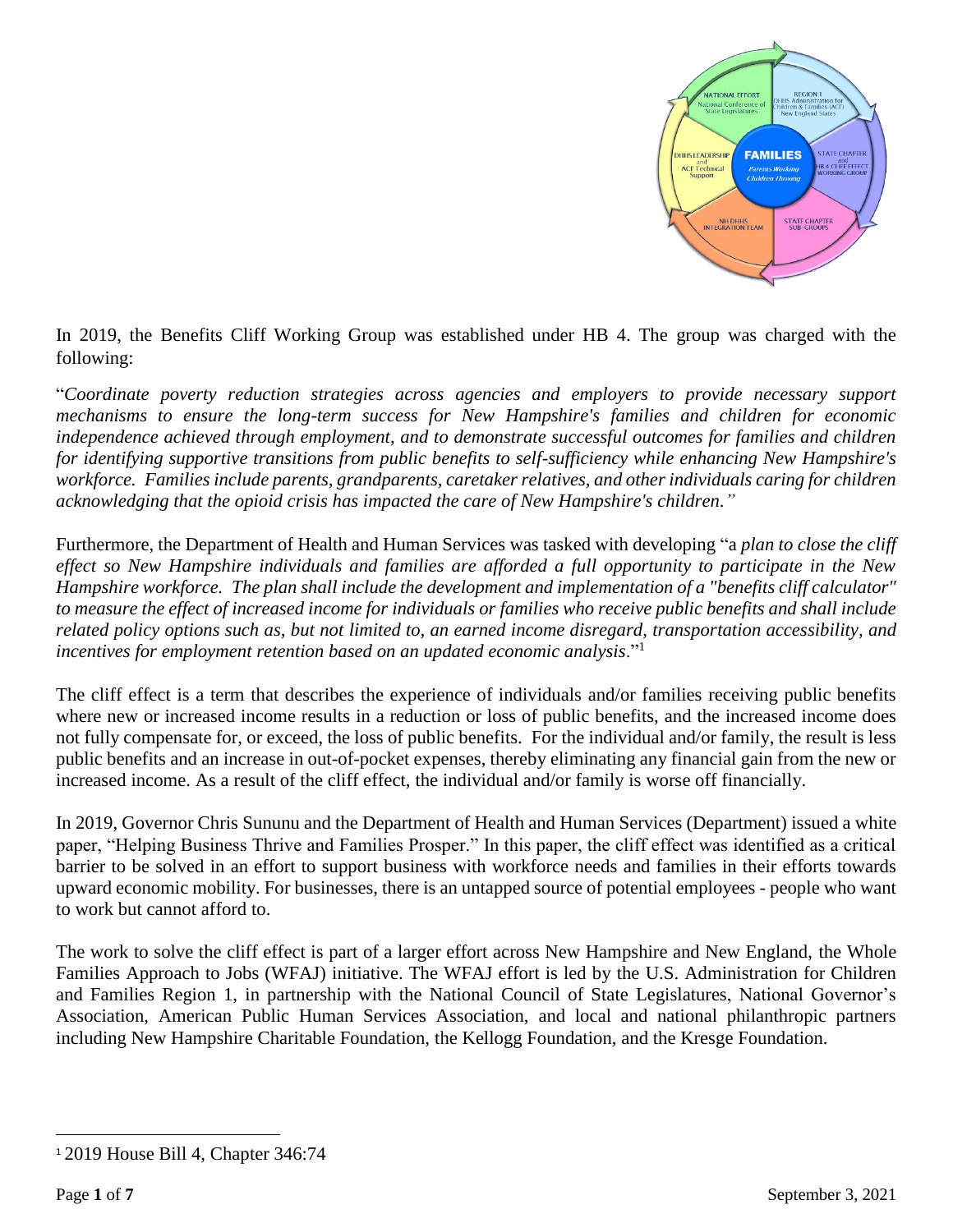New Hampshire's plan has five main components that complement and build off one another in an effort to solve the cliff effect. The five main components are:

- 1. NH Chapter of the Whole Family Approach to Jobs: Parents Working, Children Thriving
- 2. Benefits Cliff Effect Working Group created by HB 4
- 3. DHHS's Whole Families Integration Team
- 4. Economic Analysis of the Cliff Effect in New Hampshire
- 5. Development of a Benefits Cliff Calculator

# **1. NH Chapter of the Whole Family Approach to Jobs: Parents Working, Children Thriving**

The NH chapter's goal is to improve access to critical services and supports for families that result in improved parent, child, and family outcomes, including increased income and economic mobility, child readiness for school, and overall family well-being.

# **2. Benefits Cliff Effect Working Group created by HB 4**

This group is assisting the Department with the creation of the plan to close the cliff effect. The working group aids with input into the Department's work from parents, employers, service providers, philanthropy, legislators, and other state agencies.

# **3. DHHS's Whole Families Integration Team**

This team supports the work of the Chapter, the Working Group, and ultimately the entire Department in a number of ways. The team provides information on how programs are currently structured across the Department and what policies create benefits cliffs. The team will then work to make the necessary programmatic changes as outlined in the plan to close the cliff effect.

### **4. Economic Analysis of the Cliff Effect in New Hampshire**

Critical to the development of the plan is knowing what policy levers need to be changed. An analysis was needed to give a comprehensive and cohesive picture of how the benefits cliff effect impacts New Hampshire's citizens, communities, and economy. This analysis was led by Econsult in collaboration with the National Center for Children in Poverty (NCCP) and the Bank Street College of Education.

### **5. Development of a Benefits Cliff Calculator**

Timely and accessible knowledge of how an increase of income will impact public benefits is critical for individuals seeking employment and is a valuable tool for those working with these individuals. The calculator will be a publicly-available tool that is customized to calculate benefits cliffs based on New Hampshire's public benefit programs. The Benefits Cliff Calculator will be publicly available by mid-August 2021.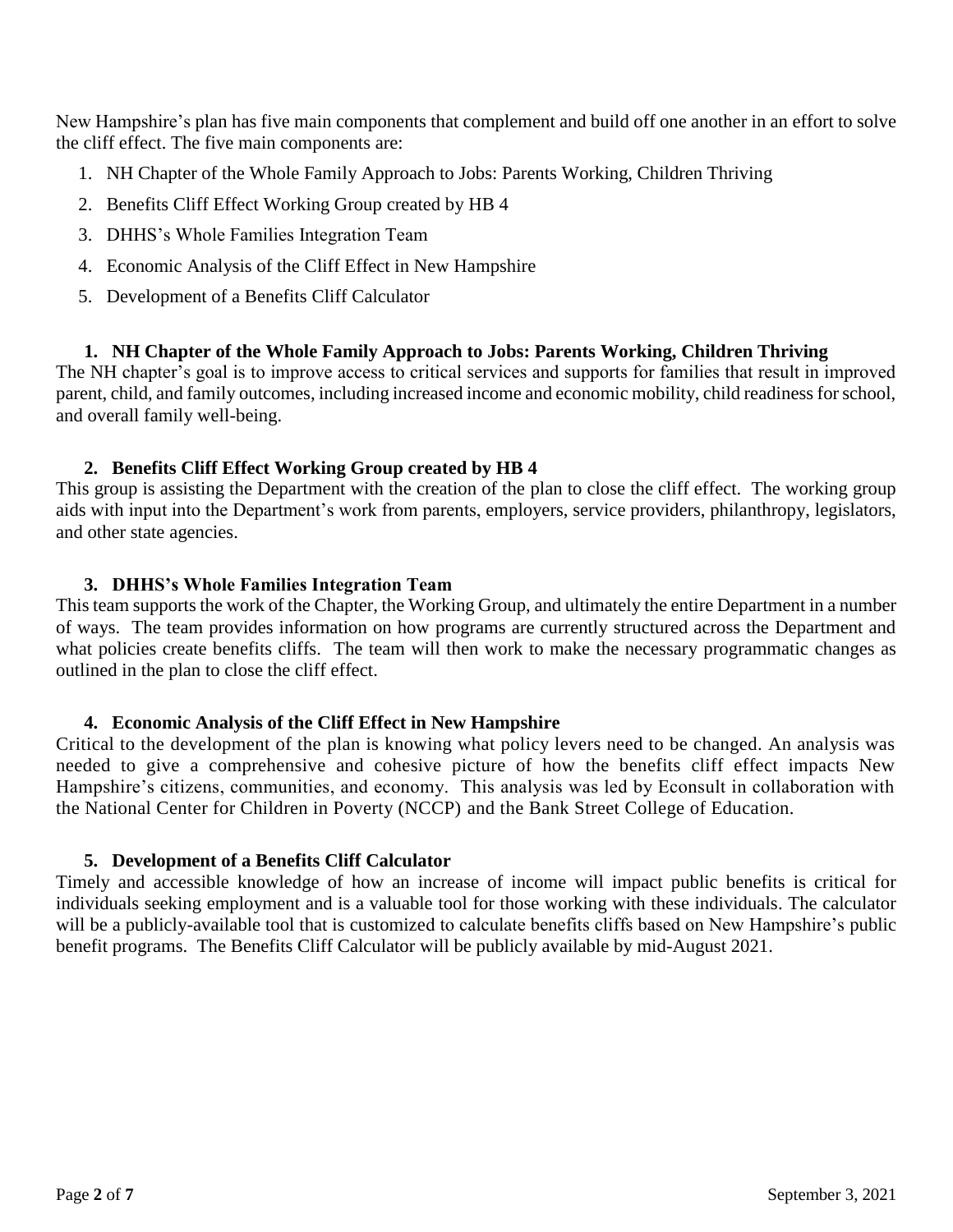## **Closing the Cliff Effect**

The HB4 working group began meeting in November 2019 in an effort to develop recommendations to solve the cliff effect. The first step towards the development of recommendations was to conduct a comprehensive economic analysis. The analysis was led by New Hampshire Employment Security (NHES) in partnership with the Department. This analysis began in December 2019 and was underway when the COVID-19 pandemic came upon New Hampshire. Instead of pausing the work or cutting it short, the work was expanded to include areas significantly impacted by the pandemic, such as unemployment and the availability of child care across the state. While this extended the timeline for the work, it provided valuable, additional data, [\(link to report\),](https://econsultsolutions.com/nh-cliff-analysis/) to be used towards the development of this plan in an effort to strengthen New Hampshire's families, economy, and communities.

Econsult presented the [analysis](https://www.dhhs.nh.gov/ocom/documents/esinhconstraints.pdf) on March 22, 2021. From this, five workgroups were established: Food and Income Security, Transportation, Workforce, Housing, and Child Care. These groups were co-led by a Whole Families Chapter member and a Department program person; their charge was to review and analyze the recommendations and present their findings. The groups presented to the HB 4 Working Group on June 21 and 29, 2021.

What follows are the recommendations that the Department will focus on in an effort to support and advance the closing of the cliff effect in New Hampshire. Closing the cliff effect is important for New Hampshire for a multitude of reasons.

1) Fiscally it makes sense; investing in strategies that promote work and economic mobility is good for New Hampshire's economy today and for the future. It increases the pool that will participate in New Hampshire's workforce, filling vacancies for employers; it increases a family's ability to meet immediate and future economic needs; and over time, it decreases an individual/family need for public assistance, decreasing cost for the state.

2) It strengthens the economic well-being of individuals and families. It makes work a priority and moves to end the cycle of poverty for New Hampshire families.

Some recommendations can be implemented easily, while others need further exploration, modeling, funding, and/or rule/state plan changes. No single recommendation will fully eliminate the cliff effect, but the proposed system changes below provide a bridge as an individual moves into the workforce, increases hours, or experiences an increase in salary. The use of American Rescue Plan (ARP) dollars can be a useful and critical tool for the State to test and pilot strategies in preparation for the 2024/2025 budget. Closing the cliff effect will have a positive impact on NH families, children, businesses, communities, and the overall economy.

| <b>INCREASE TANF EARNED INCOME DISREGARD</b>                                                                                            |                                       |                                                 |                                                                                                                                                                                                                                                                                                             |
|-----------------------------------------------------------------------------------------------------------------------------------------|---------------------------------------|-------------------------------------------------|-------------------------------------------------------------------------------------------------------------------------------------------------------------------------------------------------------------------------------------------------------------------------------------------------------------|
| <b>Recommendation</b>                                                                                                                   | Change-law,<br>rule, state plan       | <b>Total</b><br><b>Additional</b><br>Cost /year | How this mitigates the Cliff Effect                                                                                                                                                                                                                                                                         |
| For those working in jobs<br>on the high demand list<br>maintained at NHES,<br>implement a 100%<br>disregard for the next two<br>years. | State Plan,<br>Administrative<br>Rule | \$4,987,385.00<br>FF-ARP                        | By allowing a person to continue to receive TANF<br>assistance while they start a new job, the household does<br>not lose benefits immediately. Rather, this provides a<br>trajectory to gain financial stability. Further, this<br>recommendation also assists to fill jobs in high demand<br>occupations. |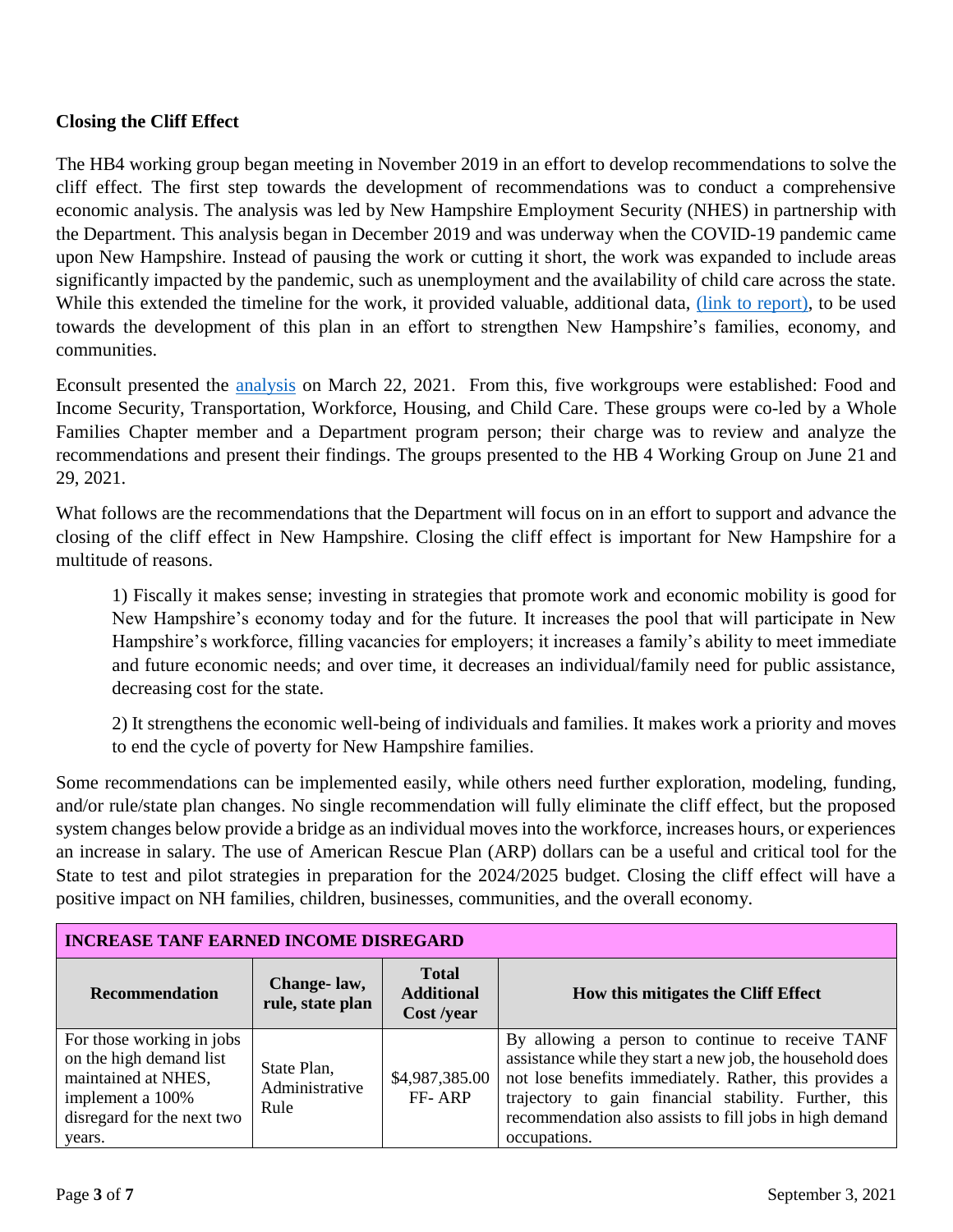| Increase TANF disregard<br>from $50\%$ to $75\%$ of all<br>participants | State Plan,<br>Administrative<br>Rule | \$1,246,846.00<br>$GF / FF-$<br><b>TANF Budget</b> | Encourages more people to work, take promotions,<br>increase work hours, and take higher paying jobs, while<br>keeping more income for their household. This helps<br>mitigate the challenge of an individual facing a choice<br>of work advancement that will result in a net loss for the<br>household. |
|-------------------------------------------------------------------------|---------------------------------------|----------------------------------------------------|-----------------------------------------------------------------------------------------------------------------------------------------------------------------------------------------------------------------------------------------------------------------------------------------------------------|
| Change the TANF child                                                   | State Plan,                           | \$178,727.00                                       | Assists with the cost of child care, allows a family to                                                                                                                                                                                                                                                   |
| care deduction to a                                                     | Administrative                        | FF-TANF                                            | keep more income for their household, and enables more                                                                                                                                                                                                                                                    |
| blanket deduction                                                       | Rule                                  | <b>Budget</b>                                      | families to work.                                                                                                                                                                                                                                                                                         |

| <b>INCREASE TANF EARNED INCOME DISREGARD (continued)</b>                        |                                       |                                                 |                                                                                                                                                                                                                                                                                                                                                                                                                                                        |  |
|---------------------------------------------------------------------------------|---------------------------------------|-------------------------------------------------|--------------------------------------------------------------------------------------------------------------------------------------------------------------------------------------------------------------------------------------------------------------------------------------------------------------------------------------------------------------------------------------------------------------------------------------------------------|--|
| <b>Recommendation</b>                                                           | Change-law,<br>rule, state plan       | <b>Total</b><br><b>Additional</b><br>Cost /year | How this mitigates the Cliff Effect                                                                                                                                                                                                                                                                                                                                                                                                                    |  |
| Allow master's degree to<br>count as an education<br>requirement under<br>TANF. | State Plan,<br>Administrative<br>Rule | None                                            | Encourages and supports increased income for the<br>future, greater opportunity for upward economic<br>mobility, and family strengthening and wellbeing.                                                                                                                                                                                                                                                                                               |  |
| <b>TANF Post Support</b><br>Program                                             | State Plan,<br>Administrative<br>Rule | \$1,500,000.00<br>FF-TANF<br><b>Budget</b>      | There are hurdles people face once they transition from<br>TANF. This will provide a safety net and reduce<br>recidivism for one year post discharge from TANF.                                                                                                                                                                                                                                                                                        |  |
| <b>TANF</b> Automobile<br>Savings Program – Match<br>for Down Payment           | State Plan,<br>Administrative<br>Rule | \$1,300,000.00<br><b>FF-TANF</b><br>Budget      | Transportation is a barrier to securing and often keeping<br>a job. Access to safe, dependable, and reliable<br>transportation increases economic mobility. Entering<br>into a car loan that is fair and does not prey on<br>individuals with poor or no credit will increase a<br>person's credit score. Through this program, a<br>participant will save towards a down payment on a car,<br>which will be matched dollar for dollar, up to \$1,000. |  |

| <b>CHILD CARE</b>                 |                                 |                                                        |                                                                                                                                         |
|-----------------------------------|---------------------------------|--------------------------------------------------------|-----------------------------------------------------------------------------------------------------------------------------------------|
| <b>Recommendation</b>             | Change-law,<br>rule, state plan | <b>Total</b><br><b>Additional Cost</b><br>$\sqrt{var}$ | How this mitigates the Cliff Effect                                                                                                     |
| Employer support of<br>child care | COVID plans to<br>OCC           | \$1,000,000.00<br>FF- Child Care<br><b>ARP</b>         | Assists with the cost of child care, which enables<br>more families to work and have more of their income<br>available to their family. |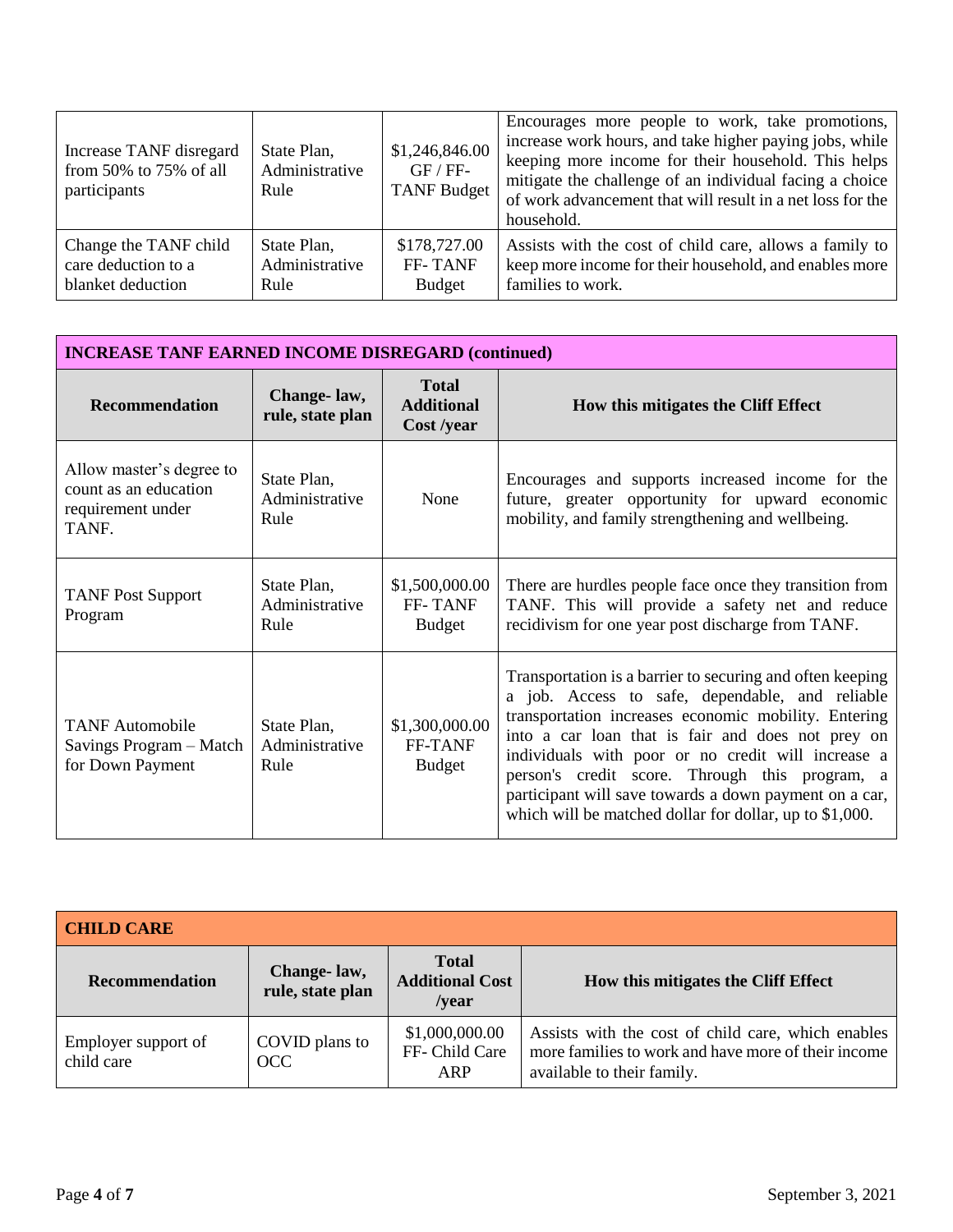| Increase eligibility to<br>250% of FPL for CCDF<br>scholarship | <b>COVID Plans to</b><br><b>OCC</b><br>Administrative<br>Rule | \$2,000,000.00<br>FF- Child Care<br>ARP | Child care is a significant decision point for parents<br>when it comes to working. Increasing the eligibility<br>will provide increased access for assistance with the<br>cost of child care and enable more parents to work. |
|----------------------------------------------------------------|---------------------------------------------------------------|-----------------------------------------|--------------------------------------------------------------------------------------------------------------------------------------------------------------------------------------------------------------------------------|
| Raise state payment rates<br>for non-traditional hours         | COVID Plan to<br>OCC                                          | \$500,000.00<br>FF- Child Care<br>ARP   | This allows more parents to work in industries that<br>need workers during non-traditional hours. This<br>expands access for workers to enter the workforce<br>and increases the pool for employers.                           |
| <b>Adjust Steps within</b><br>CCDF scholarship                 | State Plan,<br>Administrative<br>Rule                         | None                                    | This results in less movement in how much a parent<br>pays as their income increases, making child care<br>affordable, which encourages a person to work, and<br>results in more income for the family.                        |

| <b>FOOD SECURITY</b>                                                                 |                                               |                                                 |                                                                                                                                                                                                           |
|--------------------------------------------------------------------------------------|-----------------------------------------------|-------------------------------------------------|-----------------------------------------------------------------------------------------------------------------------------------------------------------------------------------------------------------|
| <b>Recommendation</b>                                                                | Change-law,<br>rule, state plan               | <b>Total</b><br><b>Additional</b><br>Cost /year | How this mitigates the Cliff Effect                                                                                                                                                                       |
| Increase SNAP gross<br>income limit                                                  | State Plan,<br>Administrative<br><b>Rules</b> | Minimal                                         | Expands categorical eligibility to 200% of the FPL<br>that enables families to remain on SNAP longer,<br>increasing resources to families, enables increased<br>participation for free and reduced lunch. |
| Provide Heat and Eat<br>payment to SNAP<br>recipients receiving housing<br>subsidies | State Plan,<br>Administrative<br>Rule         | \$250,000.00<br><b>GF</b>                       | Providing a nominal LIHEAP payment enables<br>people to stay on SNAP while increasing income and<br>continues eligibility for free and reduced lunch.                                                     |

The following proposals were reviewed by the HB 4 Working Group and will require additional work to determine if the Department can include these as future strategies as we continue to work towards closing the Cliff Effect.

| <b>Recommendation</b>                                                        | Change-law,<br>rule, state plan                                                                     | <b>Total</b><br><b>Additional Cost</b><br>$\sqrt{var}$ | How this mitigates the Cliff Effect                                                                                                                                                                                                                                     |
|------------------------------------------------------------------------------|-----------------------------------------------------------------------------------------------------|--------------------------------------------------------|-------------------------------------------------------------------------------------------------------------------------------------------------------------------------------------------------------------------------------------------------------------------------|
| Provide payment based<br>on enrollment not<br>attendance based child<br>care | <b>CCDF</b> Plan<br>Amendment,<br>State Rule, if<br>permanent.<br><b>COVID Plan for</b><br>piloting | <b>TBD</b>                                             | Providing a predictable and dependable income to<br>the child care providers may 1) increase the number<br>of child care providers who accept CCDF and 2)<br>reduce the need to balance bill parents, resulting in<br>increased options and income for working parents. |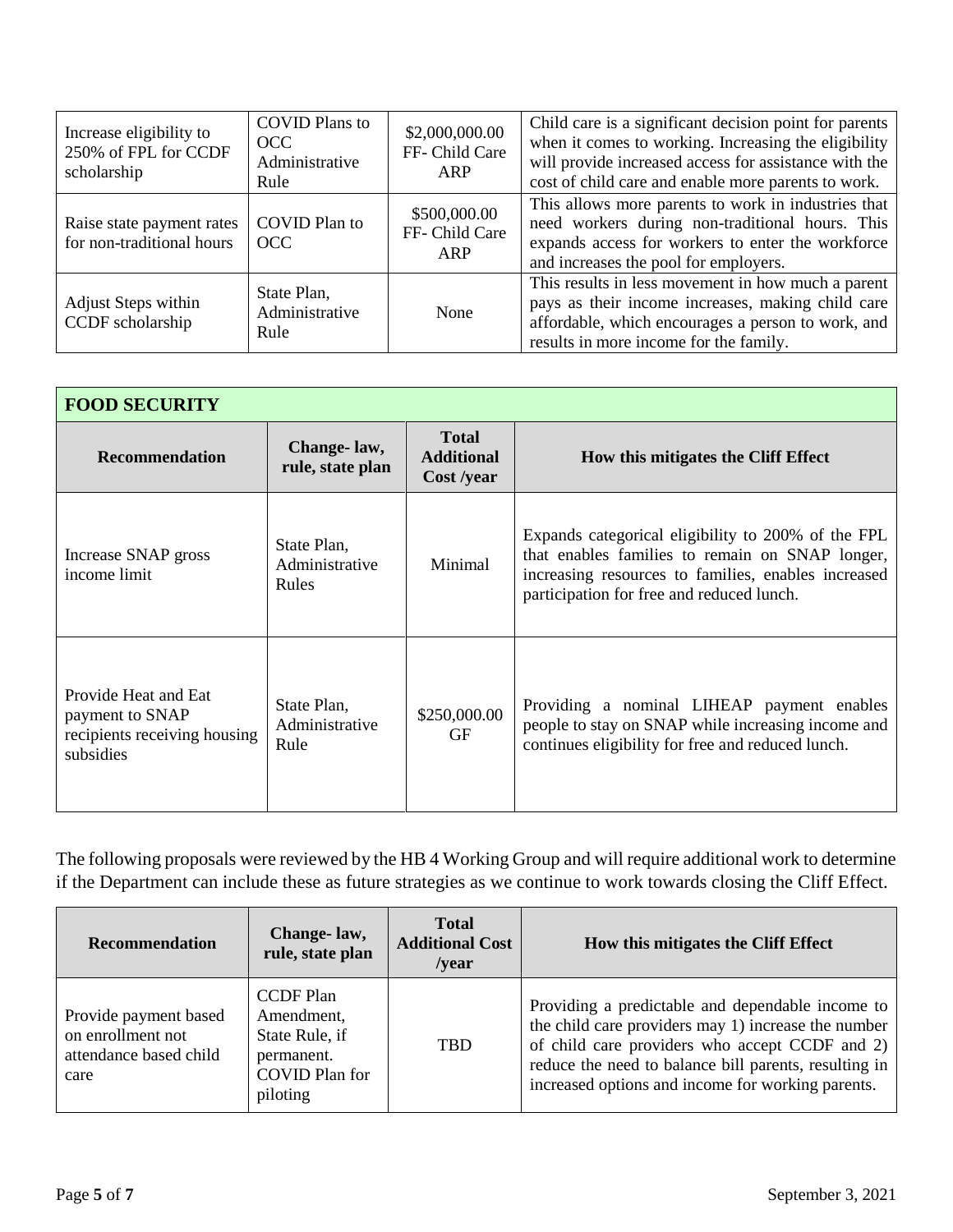| Implement Pre-K<br>program | To Be<br>Determined | To Be<br>Determined | Programs operating at free or reduced cost bring<br>substantial child care savings to parents, increases<br>the ability for parents to enter, remain, or advance in<br>the workforce. |
|----------------------------|---------------------|---------------------|---------------------------------------------------------------------------------------------------------------------------------------------------------------------------------------|
|----------------------------|---------------------|---------------------|---------------------------------------------------------------------------------------------------------------------------------------------------------------------------------------|

The Department will develop data measurements to monitor the effectiveness of the strategies to close the cliff effect The Department's Whole Families Integration Team will be the responsible party to develop, track, and report out the outcomes related to these system changes.

### **Action Steps**

Below are the action steps that the Department will take over the next year towards solving the cliff effect. Some of these steps will be pilots in preparation for the 2024/2025 Legislative session as part of New Hampshire's sustainable strategy to eliminate the cliff effect and to increase economic stability and independence.

- Immediately, the Department will target a portion of the federal child care relief dollars to provide to businesses to support child care in local communities.
- By September 30, 2021, working with NHES, the Department will determine if a request for State ARP funds is feasible to pilot the 100% TANF disregard for those working in jobs on the high demand list is allowable. If not, NHES and the Department will work to identify an alternative source of funds.
- By September 30, 2021, the Department, using federal child care relief dollars, will pilot a temporary increase of eligibility for the New Hampshire Child Care Scholarship to determine if this increases the number of families eligible for assistance.
- By September 30, 2021, the Department, using federal child care relief dollars will raise state payment rates for non-traditional hours.
- By January 31, 2022, the Department will amend the administrative rules to adjust the steps within the NH Child Care Scholarship Program.
- By January 31, 2022, the Department will make recommendations regarding enrollment based child care payments. The Department will work together with a workgroup that includes, but is not be limited to representatives from: the Whole Families Approach to Jobs Chapter, Child Care Advisory Council Executive Team, stakeholders, parents, and child care providers.
- By March 1, 2022, the Department will launch a pilot program with a local automotive dealership to develop a match program towards the purchase of a new or certified preowned vehicle. Using TANF balance funds for implementation. TANF State Plan will be updated for the pilot.
- By March 1, 2022, the Department will update the TANF State Plan and amend the administrative rules to change the TANF disregard and expand the education requirements allowed. TANF balance funds will be used for implementation.